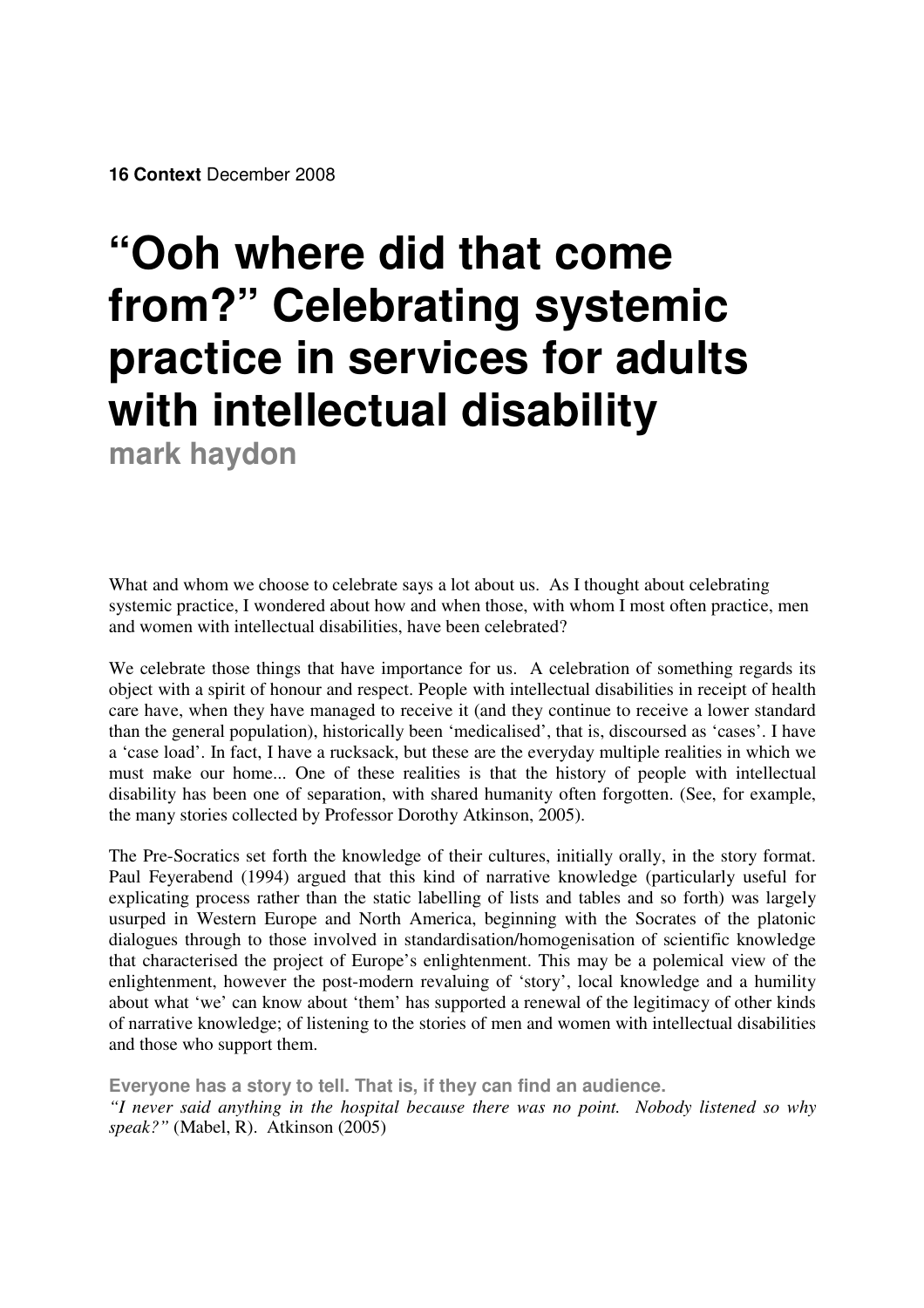Back to celebratory. There are many written and published autobiographies of the rich and famous, but not many of people with intellectual disability. Others have written about them. Men and women with intellectual disability have often actively been silenced – others (people like me) have spoken on their behalf. Examples of people who have written biographies include Joey Deacon, who, with the help of his friends in St Lawrence's Hospital, Caterham wrote *Tongue Tied* (1974) and Nigel Hunt (*The World of Nigel Hunt: Diary of a Mongoloid Youth*, 1967). With this in mind, I want to celebrate systemic therapy and practice with people with intellectual disability. Systemic therapy is a modality that creates the possibility for the therapist, the person and others significant in her or his life to come together and hear, create, elaborate and celebrate the stories that people bring. I celebrate the shifting discourses that I have experienced using this approach, from referrals that speak of difficulties experienced and problems internalised to ensuing conversations characterised by energy, fun, unique stories and possibilities. When Amanda's referral form arrived at the Community Learning Disabilities Team (CLDT) from a member of staff at her residential service (people with ID rarely refer themselves), it described the difficulties Amanda experienced with understanding and managing emotions and a perceived need to control others.

We asked:

### *"Who needs to talk to whom?"*

#### *"Who would Amanda like to meet with?"*

Amanda chose the manager of the residential home in which she lived. When we met, Amanda told the manager and ourselves that she wanted to be listened to. The home manager, Andrew, talked to Amanda, the team and myself about how he wanted to know more about how to support Amanda and in particular how and when to 'step in' when she was feeling distressed. As we listened to Amanda, we found out that she was an expert on this. We found, as we sometimes do, that we didn't talk for too long about the difficulties and moved quite quickly to talking about how to go on with one another. We talked less about the 'controlling tendencies' and more about Amanda's and Andrew's dilemmas and hopes in relating. At our second meeting, Amanda and Andrew let us know that two meetings were enough and we talked about how they would spread the news of their new understandings with other staff members. At a six-month follow up interview, Amanda appeared pleased and perhaps surprised that she could be listened to by staff at the service.

*"They were alright with me, they listened to me."*

## The manager, Andrew reported:

*"…I found it quite unusual because it wasn't someone coming in and just talking at Amanda or* talking at me. It was quite unusual that it really was a group discussion... so it was a bit sort of *oh where did that come from? I found it great fun."*